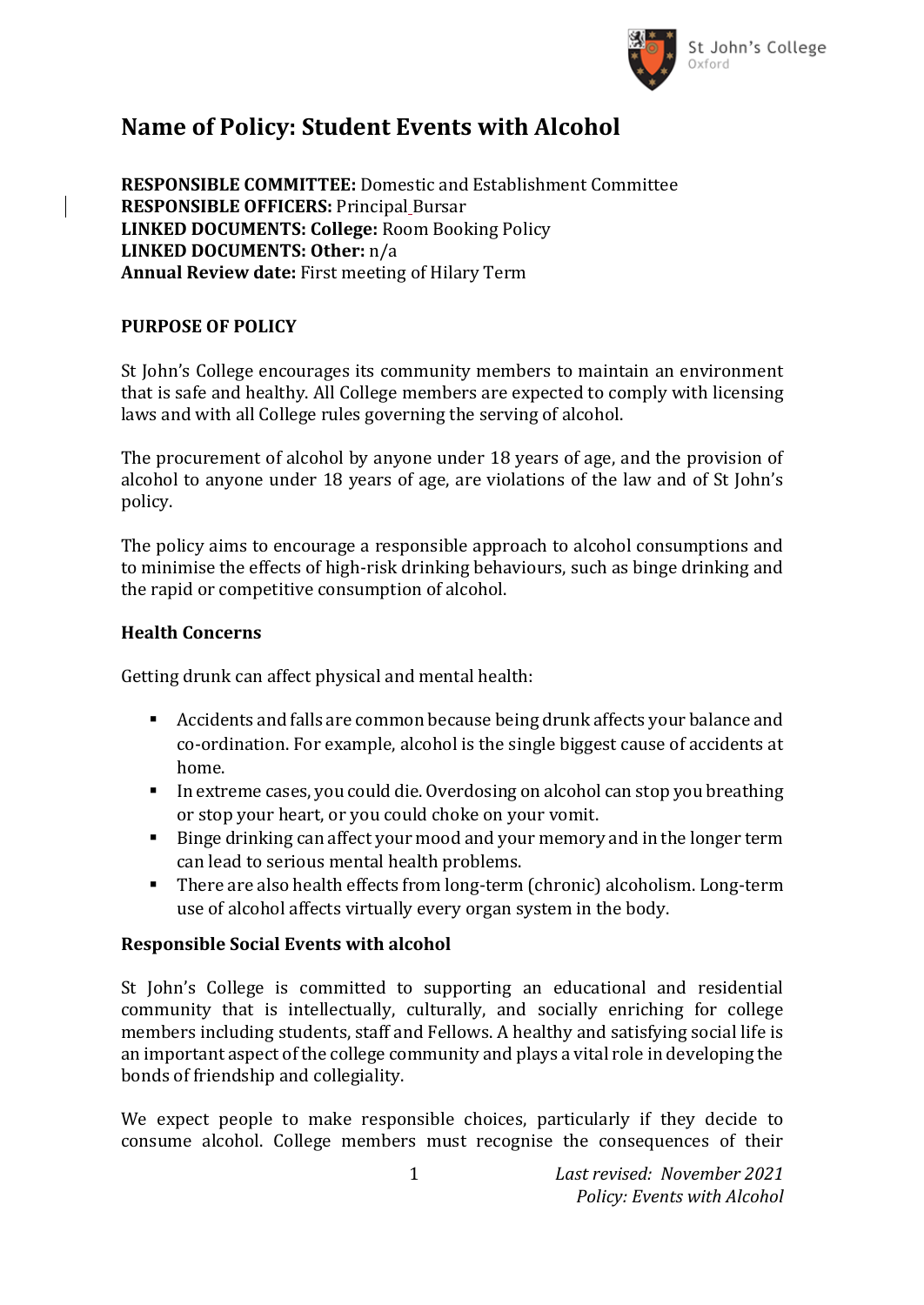

personal decisions as well as the impact those decision can have on themselves, others, and the wider College community. They are accountable for their actions and are expected to uphold the standards of respect and decency that govern our community.

#### **Information on St John's College Licensed Premises**

As required by the Licensing Act 2003, St John's College holds a Premises Licence which permits a number of activities to occur on the College premises including the Sale of Alcohol - where alcohol is provided for consideration (something of value to which a party is not already entitled) and with a view to profit; "regulated entertainment" (and the entertainment will only be regulated entertainment if it is either provided to members of the public or a section of the public or, if it is a private function, when the entertainment is provided for consideration and with a view to profit); and "late night refreshment" which is defined as the provision of hot food or hot drink between the hours of 11 pm and 5 am for consumption on or off the premises either to members of the public or from premises to which the public has access.

St John's College Premises Licence is issued by Oxford City Council and applies to the site of St John's College and by way of a separate licence, 20, 21 St Giles, the Bar at 21 St Giles and Kendrew Quad; in compliance with the law a certified copy is available for inspection on request from the Domestic Bursar.

As required by the law, St John's has appointed a Designated Premises Supervisor (DPS) whose responsibility it is to ensure that the sale of alcohol is conducted in full compliance with the law and who is the single point of accountability should there be any issues in the College. The Domestic Bursar is the current DPS.

A number of the College Staff are Personal Licence Holders who have been appropriately trained in both the law and the effects of alcohol and whose duty it is to supply alcohol in a lawful and responsible manner.

Every sale of alcohol under the premises licence must be made or authorised by a person who holds a Personal Licence.

Under the Premises Licence, St John's has a duty to take steps to prevent drunkenness and disorderly conduct on the premises. It is also an offence to sell alcohol in the licensed areas outside the scheduled hours on the Premises Licence.

It should be noted that neither the Pavilion at the Sports Ground, or the Boat house are covered by the premises licence and the college must apply for a Temporary Event Notice (TEN) in order to carry out any licenced activity. Consumption of alcohol in a social capacity - where it is not sale by retail or involving any other licenced activity - is permitted in these venues, subject to Decanal approval and Alcohol Managers being present for any event.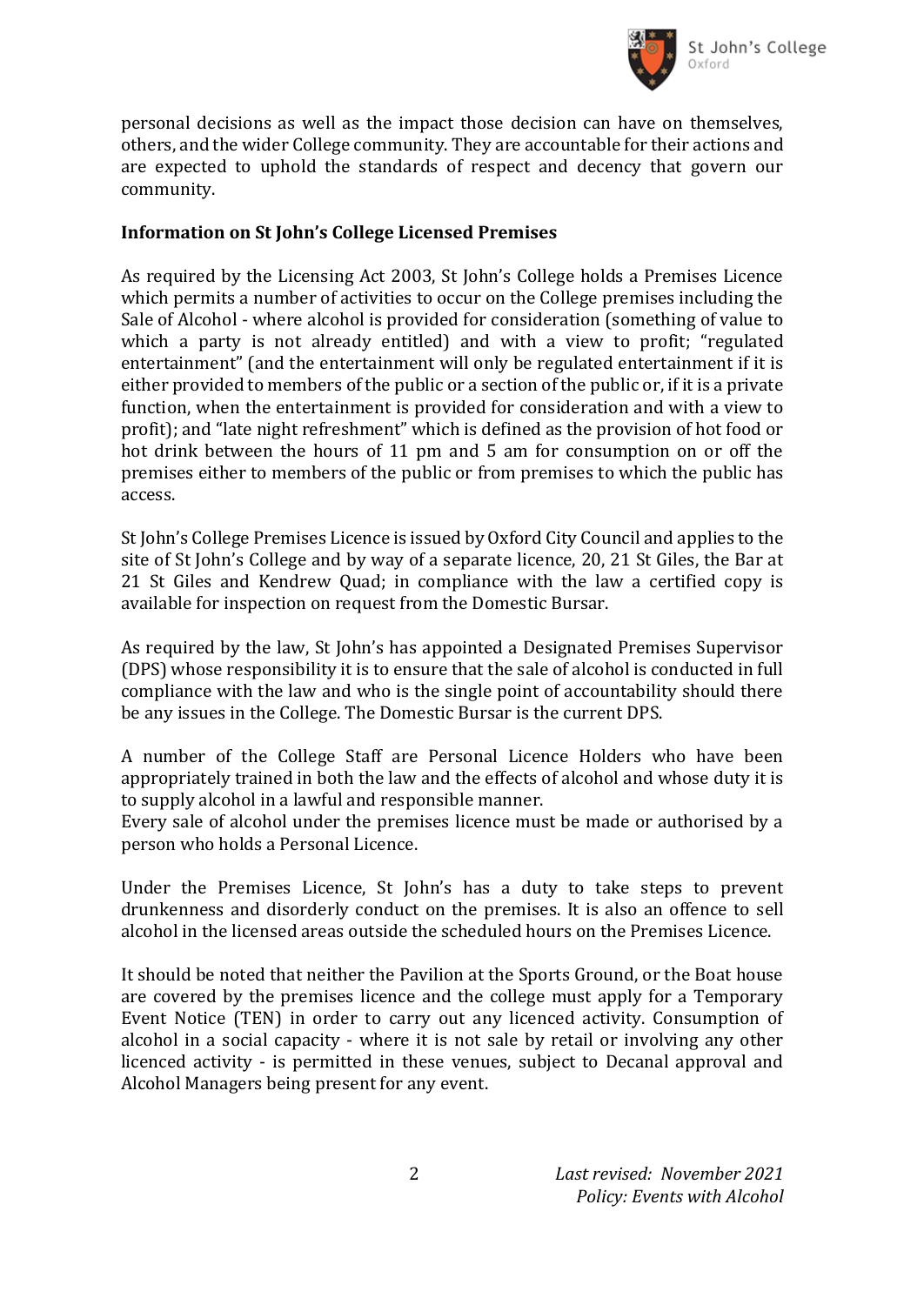

#### **Main points of the Licensing Act are detailed below:**

- 1. It is an offence to carry out any licensable activities without the appropriate licence, or to knowingly allow it to happen
- 2. It is a criminal offence for anyone to sell alcohol to a person under the age of 18. There are no exceptions to this.
- 3. It is also an offence for anyone under the age of 18 to purchase or attempt to purchase alcohol, or for someone over the age of 18 to purchase or attempt to purchase alcohol on behalf of someone under the age of 18.
- 4. It is an offence to fail to leave licensed premises when asked to do so by an authorised person.
- 5. Every sale of alcohol in the College must be made or authorised by a personal licence holder. This means that anyone who is not a personal licence holder who is selling alcohol must have been given permission to do so by a personal licence holder.
- 6. It is an offence to knowingly allow disorderly conduct in a licenced premises.

#### **Policies and procedures governing student social events in the College that include alcohol provided as part of the event**

- 1. For the purpose of this policy, 'social events in College' means any student led function held in the College where alcohol is served.
- 2. All social events in College must be approved by the Senior Dean or Junior Deans through the Decanal process.
- 3. Alcohol is generally permitted only at social events that are limited to members of the St John's community and their escorted guests. In certain limited circumstances alcohol also may be permitted at day or evening events that are open to the public following approval by the Senior Dean.
- 4. The event booking submission should include the name(s) of those who are acting as Student Alcohol Manager(s) at the event before it is submitted to the Senior Dean/Junior Deans for approval. The Student Alcohol Manager(s) must be trained in responsible alcohol service and authorised by the Designated Premises Supervisor (DPS) or a Licensee (Personal Licence Holder in the College). There are no exceptions to this. The process to be trained and authorised is set out below:
	- a) The St John's student should request to attend a session in responsible alcohol service. Students are able to sign-up to one of the sessions that are organised on a termly basis by the DPS or a Licensee. Their suitability to attend the training session must be confirmed by the Senior Dean prior to the training. (Training will not be provided to non-St John's students.)
	- b) Assuming that the Senior Dean confirms the student can attend the session, training is carried out by the DPS or Licensee. The training will include:
		- a. The Licensing Act 2003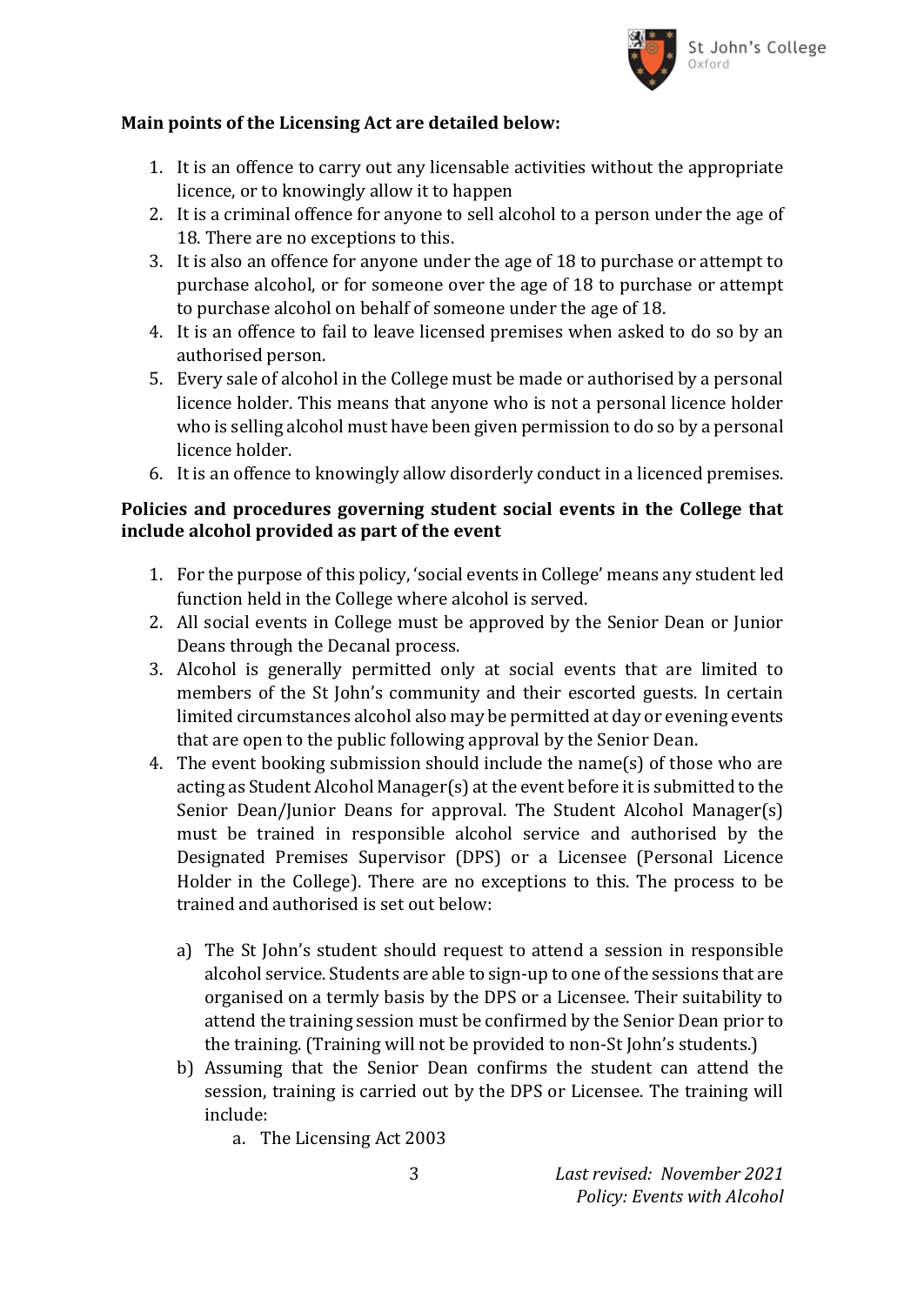

- b. Conduct of Licensed Premises
- c. Protection of Children
- d. Nature of alcohol and how it Affects the Body
- e. Smoking, Drugs and Being a Responsible Retailer.
- c) The student must pass a short test at the end of the training session. Training notes will be provided as an aide memoir.
- d) The Authorisation to Serve Alcohol form is then completed and signed by the authorised person and the trainer.
- e) Authorisation to serve alcohol at a social event is granted for a maximum of 12 months from the date of training, or the end of the student's course if sooner.
- f) The authorisation form is finally approved by the DPS and a copy forwarded to the authorised person for their records. A list of trained and authorised students will be maintained by the DPS and provided to the Licensees in the College and the Lodge. The authorisation to serve alcohol at a social event may be revoked at any time by the Senior Dean or DPS.
- 5. A Licensee must be responsible for all social events where alcohol is served. This will ordinarily be the college Bar Manager.
- 6. The amount of alcohol purchased for an event must be scaled for the reasonably anticipated number of attendees.
- 7. Ample water (free of charge), non-alcoholic beverages that encourage people to drink non-alcoholic drinks should be available.
- 8. An 'Alcohol Manager' who has been trained in responsible alcohol service should be present. The Student Alcohol Manager(s) are responsible for overseeing the alcohol component of the event which includes everything from age verification and the service of alcohol. The Student Alcohol Manager(s) may also be the event organiser for events. The organisers may choose instead to request the services of a Licensee in the College to provide a bartending service; subject to availability and a charge will apply.
- 9. Changes to the names of Student Alcohol Manager(s) should be limited unless in exceptional circumstances after the event has been approved by the Senior Dean or Junior Deans. Any changes must be reported to the Junior Deans.
- 10. There must be one Student Alcohol Manager per event
- 11. Student Alcohol Managers must not be intoxicated and must not consume alcohol during service.
- 12. Attendees are not permitted to bring their own alcohol beverages to a social event.
- 13. Alcohol companies, services, or distributors may not provide support (i.e. monetary, gifts in kind, products) for social events in College.
- 14. A Lodge Porter will check in at least once throughout the course of the event.
- 15. If the Lodge Porter has concerns that the event is not being managed well, then they will speak with the organiser(s) about the concerns, require that the organiser(s) resolve the concerns, and check the event again after a short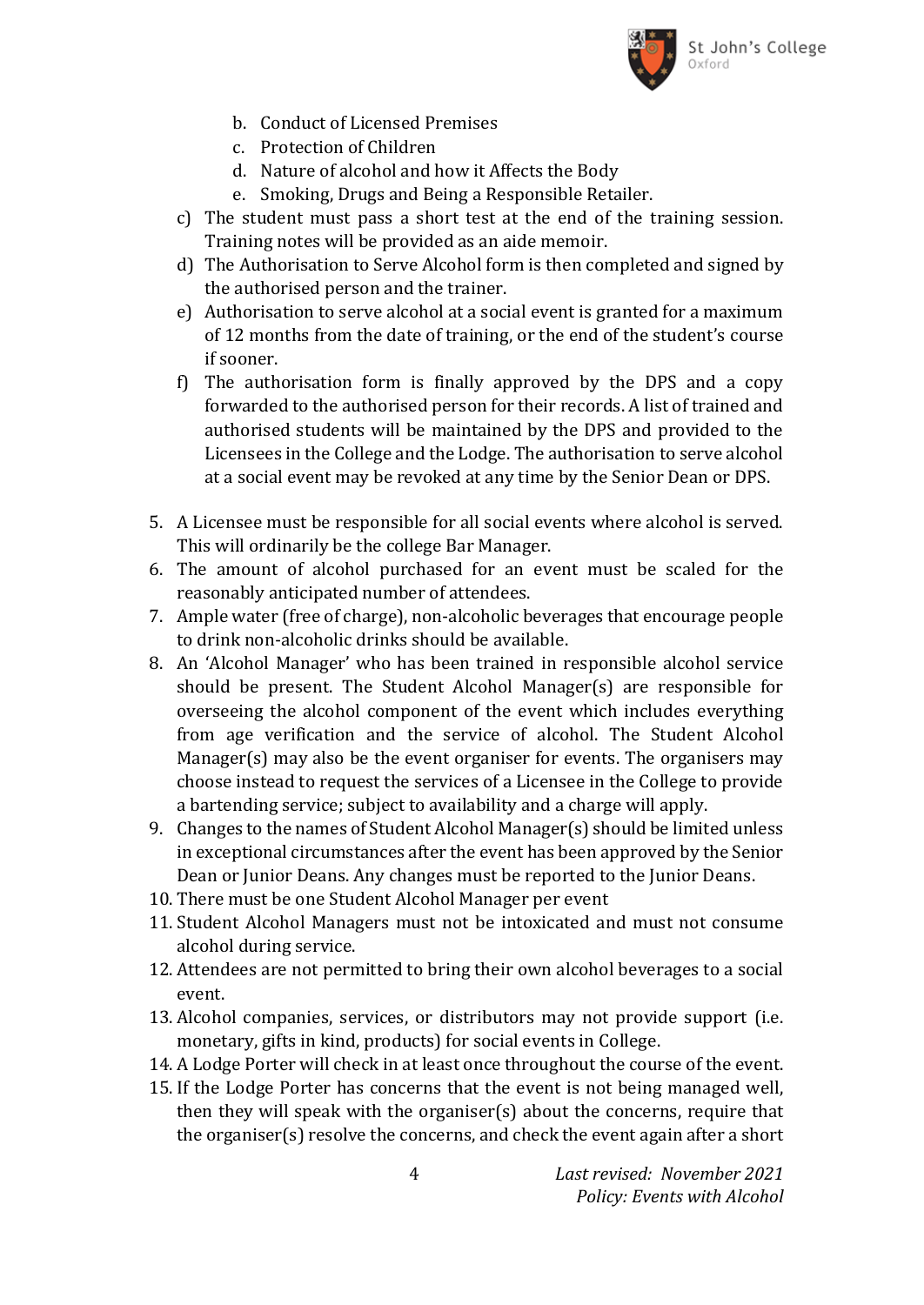

time. If the concerns are not properly addressed, then the Lodge Porter will escalate to the Junior Deans, who will together take appropriate action.

- 16. Alcohol service must end 10 minutes prior to the scheduled conclusion of the event. For larger events, the Junior Deans will normally remind event organisers when this time is approaching.
- 17. Advertising Printed and electronic posters for social events may not contain photos, logos or the price of alcoholic beverages.

### **Bop events in College**

In addition to the policies and procedures set out above, the following policies and procedures also apply to student Bop events with alcohol.

- 1. Alcohol must be provided and served by the college for the Bop
- 2. Approval for all such events, subject to room availability, is required from the Junior Deans.
- 3. The event must be organised, planned and managed by the JCR/MCR with support from the colleges operational departments and the Junior Deans.
- 4. To comply with fire safety regulations, the event must have an agreed capacity which must not be exceeded.
- 5. Ticketing must follow all applicable guidelines including consideration of GDPR and age verification as well as operating within the guidelines set out in this policy.
- 6. An Age Verification Policy must be in place for the event.
	- a. Acceptable identification for age verification of St John's students or their escorted guests is a valid Government ID.
	- b. A system must be in place to identify those who are under 18 and those who are non-St John's students e.g. a wristband system.
	- c. Guests must present a valid ID and be signed in by their host at the door.
- 7. The amount of alcohol must be scaled for the reasonably anticipated number of attendees of legal drinking age.
- 8. The kinds of mixed drinks to be served must be approved in advance by both the Licensee for the event.
- 9. All beverage servers on duty in any of the bars must be either a Personal Licence Holder or member of trained college staff.
- 10. Servers must not be intoxicated and must not consume alcohol during service.

Ample water (free of charge), interesting non-alcoholic beverages that encourage people to drink non-alcoholic drinks must be visible and accessible for the duration of the event.

Alcohol service must end 30 minutes prior to the scheduled conclusion of the event.